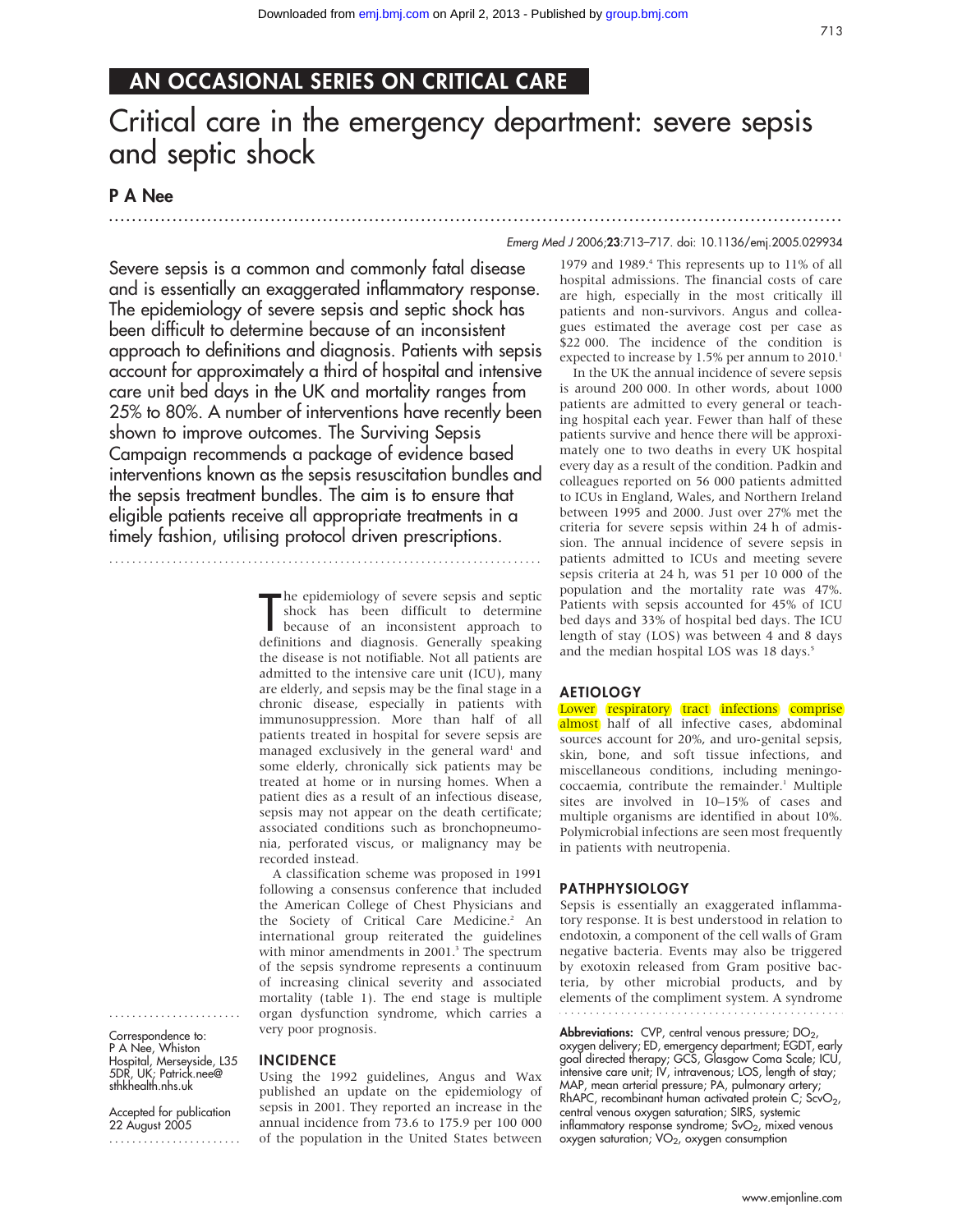**Table 1** Definitions of systemic inflammatory response syndrome, sepsis, and septic shock SIRS Two or more of: Temperature  $>38^{\circ}$ C or  $<$  36 $^{\circ}$ C Heart rate  $>90$ Respiratory rate  $>$  20 or PaCO<sub>2</sub> < 32 mm Hg (4.2 kPa) White blood count  $>$  12 $\times$ 10<sup>9</sup>, <4 $\times$ 10<sup>9</sup>, or 10% immature (band) forms Sepsis SIRS associated with documented infection and at least one of the following: Altered mental state Hypoxaemia:  $PaO<sub>2</sub> < 72$  mm Hg (9.47 kPa) at  $FiO<sub>2</sub> 0.21$ , not due to primary pulmonary disease Elevated plasma lactate level Oliguria (urine output <0.5 ml/kg/h) Severe Sepsis associated with organ dysfunction, hypotension, or sepsis evidence of hypoperfusion, including but not limited to acutely altered mental status, oliguria, or lactic acidosis Septic Sepsis induced hypotension (systolic blood pressure<br>shock  $\leq 90$  mm Ha. MAP  $\leq 60$  or a fall of  $> 40$  mm Ha  $<$ 90 mm Hg, MAP  $<$ 60 or a fall of  $>$ 40 mm Hg from baseline), not responsive to fluid resuscitation MAP, mean arterial pressure; SIRS, systemic inflammatory response syndrome.

identical to severe sepsis may occur in other conditions such as trauma, burns, pancreatitis, and amniotic fluid embolism. Only around half of patients with clinical and pathological evidence of severe systemic inflammatory response syndrome (SIRS) have positive blood cultures.<sup>6</sup>

Bacterial cell wall products are recognised by the monocytes and macrophages via so-called Toll-like receptors within their own cell walls. As a result of this interaction, pro-inflammatory cytokines such as  $TNF-\alpha$  and the interleukins are released from the activated mononuclear cells. The cytokines are responsible for some of the clinical features and also activate the compliment and coagulation cascades and inhibition of fibrinolysis.

The other important aspect of this immuno-inflammation is the stimulation of the polymorphs to marginate, rolling along the endothelium and adhering to the endothelial cell wall via specialised intracellular adhesion molecules. The polymorphs now migrate into the interstitial space under the influence of IL-8 (a chemokine) where they degranulate, releasing lytic substances toxic to the adjacent cells and tissues.

At the same time, a number of vasoactive substances, including the cytokines and bradykinin, induce inappropriate vasodilatation (mediated by nitric oxide) and vasoconstriction. Pathological shunting of blood within the microcirculation occurs and oxygen delivery  $(DO<sub>2</sub>)$  to the tissues is impaired. Tissue oxygenation is further impaired by capillary leak of red cells and intravascular fluid, by disseminated intravascular coagulation, and by extrinsic compression of the capillaries by interstitial oedema. The cells switch to anaerobic respiration, manifest as lactic acidosis.

Despite the high and rising incidence of sepsis, the unacceptable death rate, and high costs of care, trends in mortality have been relatively stable over time. However, research in this field is prolific and a number of interventions have recently been shown to improve outcomes.<sup>7</sup>

#### **OUTCOME**

The mortality of this condition ranges from 25% to 80%, depending on illness severity and the number and severity of organ failures.6 Other factors influencing outcome include the age and health status of the patient, the nature and source of the infection (Gram positive infections may respond less well to treatment), and polymorphism for genes coding for elements of the inflammatory system.<sup>8</sup>

#### ILLUSTRATIVE CASE REPORT

A 76 year old woman is brought to the emergency department (ED) from a residential home. She has a past history of chronic obstructive pulmonary disease, congestive cardiac failure, type II diabetes, and osteoarthritis. Normally mobile, independent, and self caring, she had been discharged from hospital 3 weeks previously following a lengthy admission with poor mobility. Her general practitioner prescribed antibiotics for cellulitis of the legs 7 days before her ED presentation. She is now confused and disorientated and apparently has difficulty in breathing.

On initial assessment her airway is open and she is breathing supplemental oxygen via a reservoir bag. Respiratory rate is 24 and the  $SpO<sub>2</sub>$  monitor reads 98%. Heart rate is approximately 120 and irregular, and blood pressure is approximately 88/40. The tympanic temperature is 35.7℃ and the Glasgow Coma Scale (GCS) is 12 ( $E = 3$ ,  $V =$ 4,  $M = 5$ ).

Early interventions include continued oxygen therapy, intravenous (IV) normal saline (given slowly because of possible heart failure), and IV cefuroxime. A chest radiograph and ECG are ordered and bloods are drawn for routine haematology, biochemistry, and blood cultures. Arterial puncture for blood gases yields the following results:

- $\bullet$  pH 7.19
- $\bullet$  PaCO<sub>2</sub> 5.94 kPa
- $\bullet$  PaO<sub>2</sub> 13.65 kPa
- $\bullet$  Bicarbonate 12.40 mmol/l
- $\bullet$  Lactate 6.98 mmol/l

#### QUESTIONS, PART 1

- 1. What is the diagnosis?
- 2. What are the risk factors for poor outcome?

#### DISCUSSION, PART 1

1. This patient has severe sepsis and sepsis associated hypotension. Hypoperfusion is indicated by altered mental status and lactic acidosis. If there is no response to initial fluid bolus then septic shock has supervened. She will probably require vasopressor therapy to support her circulation.

The differential diagnosis is substantial and includes common conditions such as stroke, myocardial infarction, intra-abdominal catastrophe, and diabetic keto-acidosis. The patient is apyrexial and confirmatory tests for infection and inflammation may not be immediately available. A high index of suspicion is required if sepsis is to be diagnosed promptly. Atypical presentations are common, especially in the elderly in whom bacteraemia frequently presents without fever.<sup>9 10</sup>

2. Shapiro and colleagues identified correlates for inhospital death in 3179 ED patients in whom blood cultures were ordered during a 1 year period. Significant risk factors included age  $>65$ , nursing home residence, altered mental status, tachypnoea or hypoxia, septic shock, terminal illness, and pneumonia as source.<sup>11</sup> Jones found a mortality of  $45\%$  in patients with bacteraemia where the skin or soft tissues were the source.<sup>6</sup> Finally, one should consider the use of antibiotics during the antecedent illness. Inappropriate choice of and dosing with antimicrobials are common, even in hospital, and such errors increase mortality in sepsis by  $10-15\%$ .<sup>12-15</sup>

The patient has a poor chronic health evaluation and is now severely ill and acidotic. She has a minimum of two organ failures and at least three SIRS criteria, suggestive of a mortality risk of at least 26% and more likely over 50%.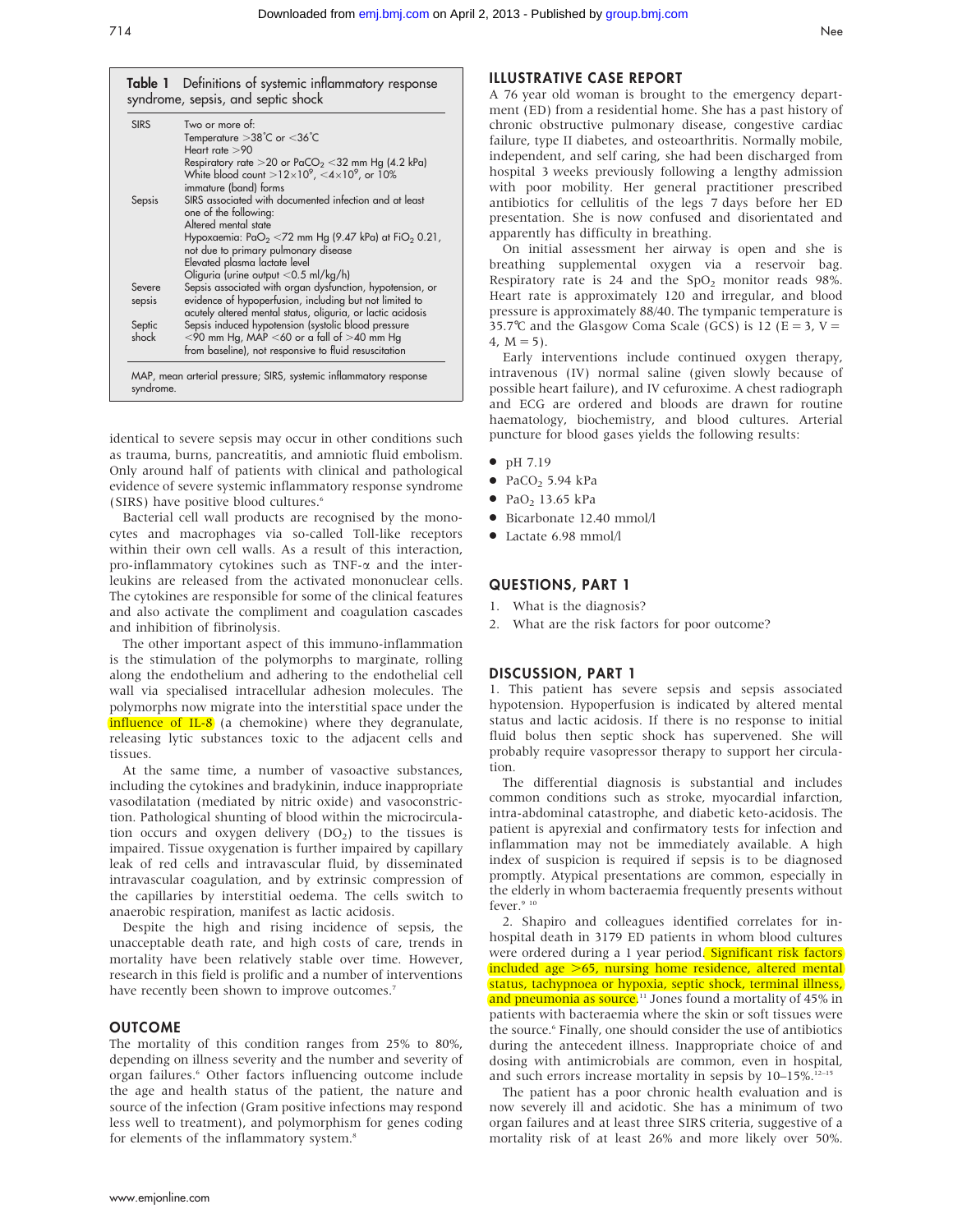Positive blood cultures, hypoalbuminaemia, and abnormalities in the blood count will add to the risk of death.<sup>16</sup>

3. The patient should be intubated if her airway is judged to be at risk, if she fails to respond to treatment, becomes exhausted or comatose, or develops ventilatory failure. A central venous line should be inserted, preferably an oximeter attached to a device capable of continuously displaying the central venous oxygen saturation (ScvO<sub>2</sub>). Large volumes (4– 6 l) of fluid may be required and concerns over heart failure should not prevent adequate volume resuscitation. Clinical response and monitored data guide the fluid regime. Colloid and crystalloid are equivalent in terms of efficacy and adverse events.17–19

An arterial catheter should be inserted and the mean arterial pressure (MAP) targeted at  $>65$  mm Hg with fluids, noradrenaline (norepinephrine) and, if necessary, dobutamine. MAP at this level is required to maintain adequate splanchnic and renal perfusion. A nasogastric tube and urinary catheter should also be inserted since a urine output of at least 0.5 ml/kg/h is desirable. Atrial fibrillation is common in sepsis and may be contributing to the hypotension in this case. Fluid resuscitation and correction of electrolyte abnormalities takes precedence over antidysrhythmics.

Parenteral, broad spectrum antibiotics should be given early and in appropriate doses.

#### CASE PROGRESSION

The patient has now been in the ED for 1.5 h. Her general condition, vital signs, and GCS are unchanged. Secondary assessment has revealed marked cellulitis of both legs, complicating chronic venous insufficiency. There are infected leg ulcers, widespread erythaema, and some free pus.

The chest radiograph shows diffuse alveolar shadowing and the ECG confirms atrial fibrillation. Results of other investigations are summarised in table 2.

An arterial line has been placed in a radial artery. A urinary catheter and a nasogastric tube are also in place. A central venous oximetry catheter has been inserted into the right internal jugular vein under ultrasound guidance. The central venous pressure (CVP) is  $18 \text{ mm Hg}$  and  $\text{ScvO}_2$  is 48%.

#### QUESTIONS, PART 2

- 1. What is the relevance of  $ScvO<sub>2</sub>$  in the management of sepsis?
- 2. What treatments may be utilised to increase  $ScvO<sub>2</sub>$ ?
- 3. What other ED interventions, comprising the sepsis resuscitation bundles, have been shown to improve outcomes in severe sepsis and septic shock?

#### DISCUSSION, PART 2

1. An important determinant of outcome in sepsis is the relationship between oxygen delivery by the circulation and

| Haemoglobin                           | $8.9$ g/dl              |
|---------------------------------------|-------------------------|
| White cell count                      | $11.5 \times 10^{9}$ /l |
| Platelets                             | $96 \times 10^{9}$ /l   |
| Prothrombin time                      | 21 <sub>s</sub>         |
| Activated partial thromboplastin time | 58 <sub>s</sub>         |
| Sodium                                | $125$ mmol/l            |
| Potassium                             | $5.6$ mmol/l            |
| Urea                                  | 27.7 mmol/l             |
| Creatinine                            | $226 \mu$ mol/l         |
| Glucose                               | 28.2 mmol/l             |
| Amylase                               | 188 IU/I                |

oxygen consumption at the tissues. In health,  $\overline{DO_2}$  is maintained at about 1000 ml/min, negatively influenced by anaemia, hypoxaemia, and heart failure. Oxygen consumption  $(VO_2)$  is normally 250 ml/min and is relatively independent of  $DO<sub>2</sub>$  above a critical level where the  $DO<sub>2</sub>/VO<sub>2</sub>$  ratio falls to around 2:1. Below this level supply dependence occurs and, in spite of compensatory mechanisms, the cells switch to anaerobic respiration. In severe sepsis the curve is rightshifted and supply dependence occurs at higher levels of  $DO<sub>2</sub>$ <sup>20</sup>

There is a critical period in the natural history of severe sepsis when the tissues may be suffering the effects of global hypoxia despite relatively normal vital signs. Rivers has coined the term ''cryptic shock'' to describe this phenomenon.<sup>21</sup> The aim of treatment is to restore  $DO<sub>2</sub>$  before the onset of irreversible shock and organ failure.

The saturation of mixed venous blood  $(SvO<sub>2</sub>)$ , sampled from the pulmonary artery (PA) via a Swan-Ganz catheter, is a reliable indicator of global tissue oxygenation.<sup>22 23</sup> It has been demonstrated that  $ScvO<sub>2</sub>$ , the saturation of blood sampled from a central vein, provides a reasonable representation of SvO<sub>2</sub>, without the need for a PA catheter.<sup>24-26</sup> This relatively simple measure was used as a resuscitation end point in an important study demonstrating significant improvement in outcomes in severe sepsis and septic shock by targeting an ScvO<sub>2</sub> at  $75\%$  during the first 6 h after ED presentation.<sup>27</sup> The mortality in the treatment group was  $\overline{30.5\%}$  and in the control group  $\overline{46.5\%}$  (p = 0.009). Interestingly, the overall use of intravenous fluids, red blood cells, and vasoactive drugs was similar in both groups. The most important difference was that treatment was initiated much earlier in patients randomised to early goal directed therapy (EGDT).

2. A suggested protocol is shown in fig 1. Protocols may be implemented using intermittent sampling from a standard CVP line. However, the use of a fibre optic device capable of continuous monitoring of  $S$ cvO<sub>2</sub> is preferable.<sup>28 29</sup>

The present patient has relatively high pressure in her central veins in any event because of chronic cardio-respiratory disease. She should receive crystalloid or colloid to achieve a sustained increase in CVP. If the MAP is not responding to fluid she should be given noradrenaline (norepinephrine). Blood transfusion is required if the haematocrit is less than 30% or the haemoglobin falls below 7 g/dl.<sup>7</sup>

3. Guidelines for the management of severe sepsis and septic shock were published in 2004.<sup>7</sup> Evidence based recommendations were determined following a systematic review of the literature and included resuscitation endpoints, antibiotic selection, glycaemic control, and the use of drugs such as inotropes, vasopressors, steroids, and recombinant human activated protein C (RhAPC).

Appropriate cultures must be obtained before antibiotics are administered, including at least two sets of blood cultures and, in the present case, swabs from leg ulcers. Intravenous antibiotics should be given within 1 h of diagnosis if possible. Maintaining a supply of pre-mixed antibiotics within the ED enables prompt administration in urgent situations. The choice of drug depends on a number of factors, including recent antibiotic use, immunosuppression or proven allergy, and local resistance patterns. The antimicrobial is selected to ensure effectiveness against the likely organism(s) and penetration into the infected tissues. Broad spectrum empirical combinations such as cefuroxime and metronidazole are a reasonable choice in many circumstances; the prescription is reviewed at 48–72 h when results of cultures are to hand.

In the present case, the patient is diabetic, antibiotic experienced, and critically ill from a probable skin source. Streptococci, Staphylococci, Enterococci, Clostridia, and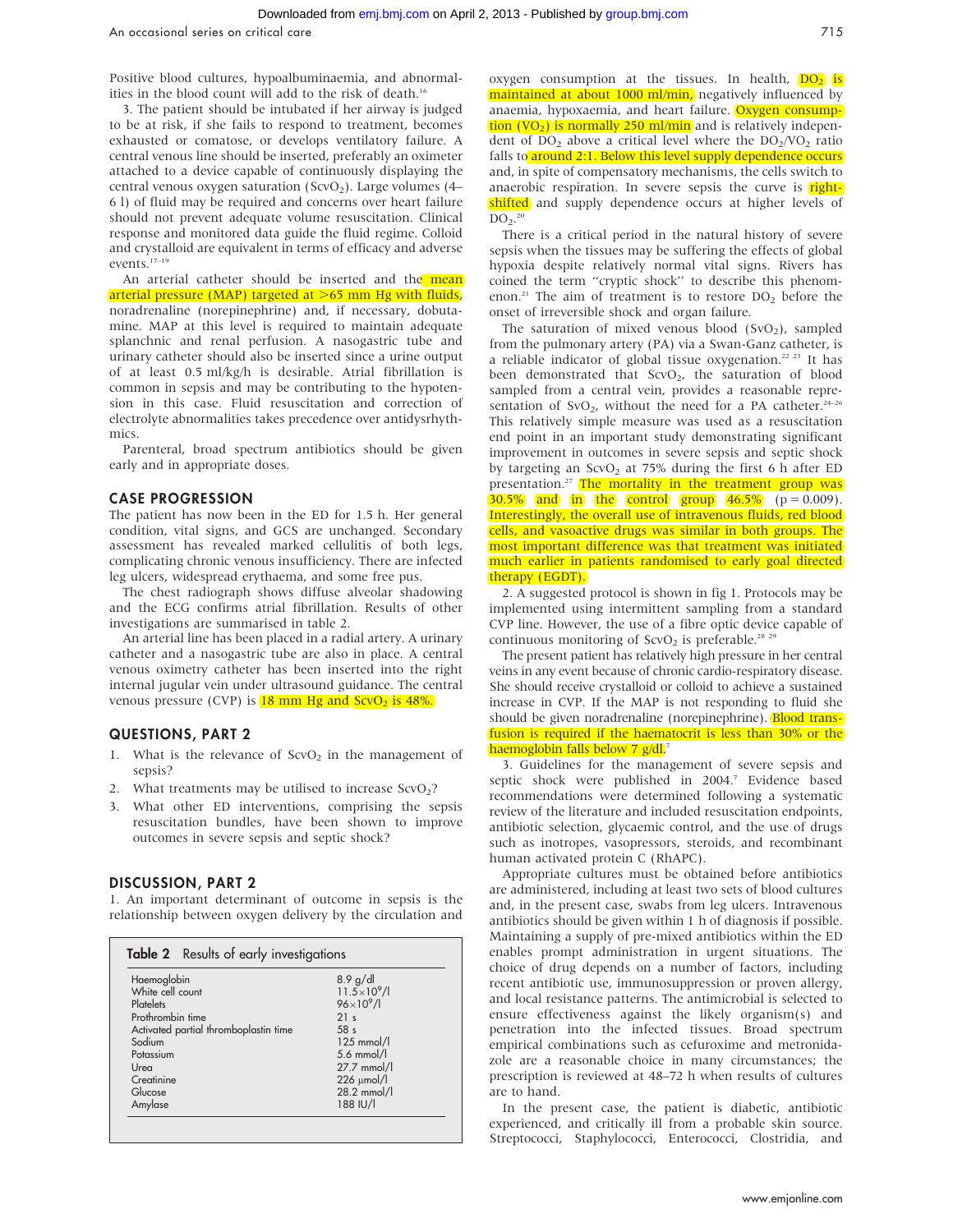

Figure 1 Early goal directed therapy (EGDT) protocol (reproduced by kind permission of Edwards Life Sciences Ltd).

Pseudomonas species, and fungi must be considered. The patient has organ failures, which will adversely affect the pharmacokinetics of drugs, increasing the risk of adverse effects such as worsening renal impairment from agents, including the aminoglycosides. Specialist advice from infectious diseases and pharmacology consultants may be required. Source control includes surgery in some cases; the present patient may benefit from an assessment by a plastic surgeon and the ruling out of deep soft tissue infection.

Plasma glucose should be maintained within the reference range using insulin via a sliding scale. The patient requires stress-dose corticosteroids because of the risk of sepsis induced adrenal suppression. High dose methylprednisolone has no role. RhAPC is usually reserved for the ICU but has been used in the ED setting when lack of intensive care beds led to delays in transfer.<sup>30</sup> If delays are prolonged, prophylaxis against peptic ulceration and venous thromboembolism may also be initiated in the ED.

RhAPC is a naturally occurring anti-inflammatory protein that modulates coagulation and promotes fibrinolysis. In a prospective randomised controlled trial, RhAPC was shown to reduce mortality from 30.8% to 24.7% in adult patients with severe sepsis and high risk of death.<sup>31</sup>

#### CASE OUTCOME

The patient was subsequently intubated and transferred to ICU where she was treated for 12 days before transfer to a medical ward. Treatment in ICU consisted of intermittent positive pressure ventilation, parenteral antibiotics (cefuroxime and gentamicin), noradrenaline (norepinephrine), intensive insulin therapy, and RhAPC. She received local antiseptic dressings to her leg ulcers. Enteral feeding was established on day 2 in the ICU and tracheostomy was performed on day 3. She was ventilated with low tidal volumes, permitting a degree of hypercarbia. Acidosis and renal impairment resolved with intravenous fluids, targeting  $ScvO<sub>2</sub>$  at 75%. Staphylococcus aureus and Enterococcus species were isolated from the ulcers; blood cultures produced no growth. She was eventually discharged back to her nursing home after a total LOS in hospital of 28 days.

#### CONCLUSIONS

Severe sepsis is a common and commonly fatal disease. Recent studies have identified a number of interventions capable of producing survival benefits. Unfortunately, the uptake of many potentially useful treatments is not uniform. This situation, which reflects the difficulty of implementing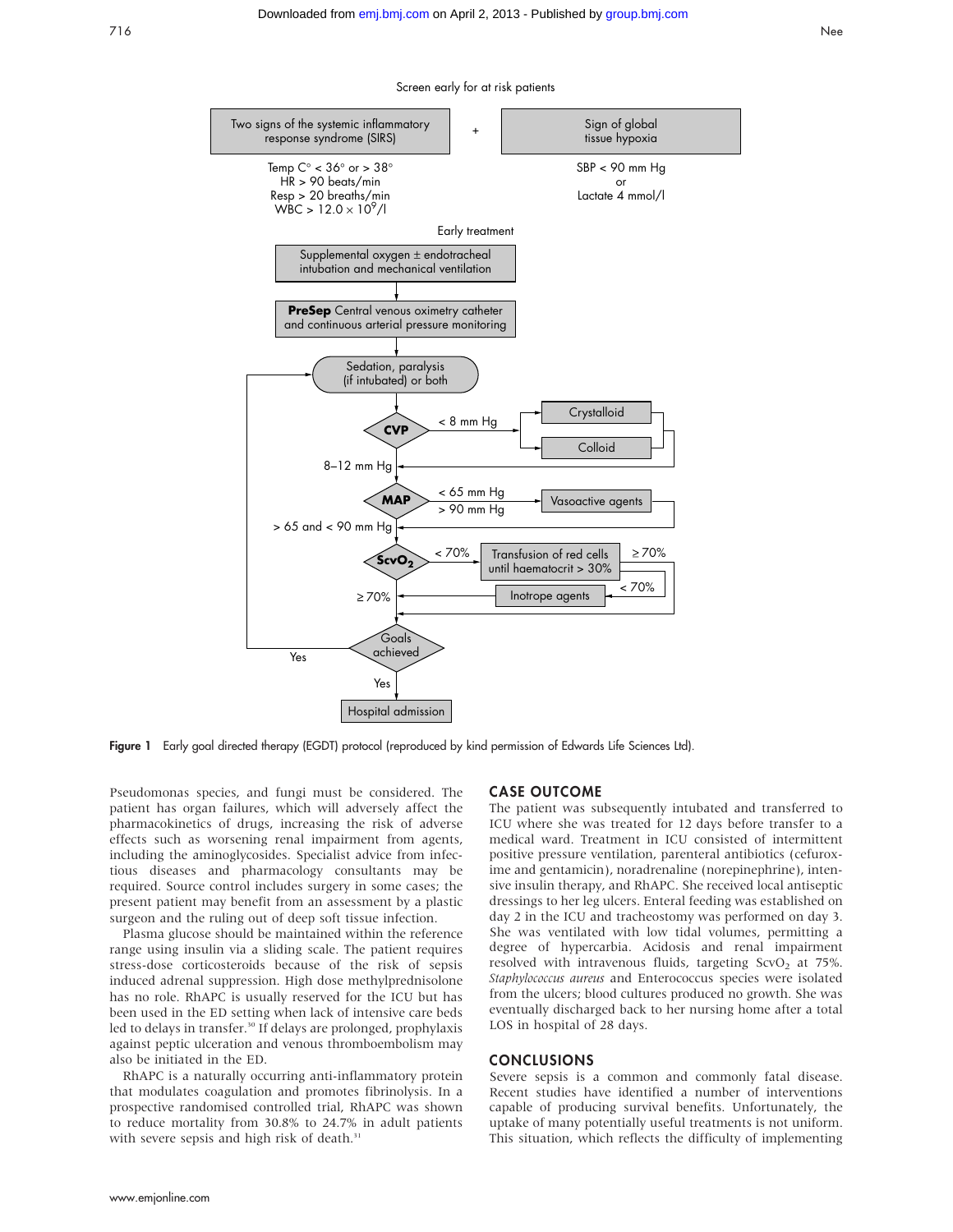An occasional series on critical care 717

evidence into practice, is a well recognised phenomenon.<sup>32</sup> The Surviving Sepsis Campaign (http://www.survivingsepsis.org) promulgates a package of evidence based interventions known as the sepsis resuscitation bundles and the sepsis treatment bundles. The aim is to ensure that eligible patients receive all appropriate treatments in a timely fashion, utilising protocol driven prescriptions.

Many of the recommendations of the campaign are directed at ICU clinicians. However, some interventions are appropriate to the ED setting.7 Principle among these is EGDT, which is known to improve short term and long term survival.<sup>27</sup> Implementation of the other elements of the bundles in the ED significantly reduces delays to definitive treatment and may further reduce mortality.<sup>3</sup>

#### Funding: none

Competing interests: none declared

Patient details are published with consent

#### **REFERENCES**

- 1 Angus DC, Linde-Zwirble WT, Lidecker J, et al. Epidemiology of severe sepsis in the United States: analysis of incidence, outcome and associated costs of care. Crit Care Med 2001;29(7):1303–10.
- 2 Members of the American College of Chest Physicians/Society of Critical Care Medicine Consensus Conference Committee. Definitions for sepsis and organ failure and guidelines for the use of innovative therapies in sepsis. Crit Care Med 1992;2:864–74.
- 3 Levy MM, Fink MP, Marshall JC, et al. 2001 SCCM/ESICM/ACCP/ATS/SIS International Sepsis Definitions Conference. Crit Care Med 2003;31:1250–6.
- 4 Angus DC, Wax RS. Epidemiology of sepsis: an update. Crit Care Med
- 2001;29(7):S109–16. 5 Padkin A, Goldfrad C, Brady AR, et al. Epidemiology of severe sepsis occurring in the first 24 hours in intensive care units in England, Wales and Northern Ireland. Crit Care Med 2003;31(9):2332–8.
- 6 Jones GR. Assessment criteria in identifying the sick sepsis patient. J Infect 1998;37(suppl 1):24-9.
- 7 Dellinger RP, Carlet JM, Mansur H, et al. Surviving Sepsis Campaign guidelines for the management of severe sepsis and septic shock. Crit Care Med 2004;32(3):858-73.
- 8 Kellum JA, Angus DC. Genetic variation and risk of sepsis. Minerva Anestesiol 2003;69:245–53.
- 9 Gleckman R, Hibert D. Afebrile bacteremia: a phenomenon in geriatric patients. JAMA 1982;248:1478–81.
- 10 Fontanarosa P, Kaeberlein FJ, Gerson LW, et al. Difficulty in predicting
- acteremia in elderly emergency patients. Ann Emerg Med 1992;21:841–8. 11 Shapiro NI, Wolfe RE, Moore RB, et al. Mortality in Emergency Department Sepsis (MEDS) score: a prospectively derived and validated clinical prediction rule. Crit Care Med 2003;31(3):968–9.
- 12 McCabe WR, Jackson GG. Gram-negative bacteremia. Arch Intern Med 1962;110:92–100.
- 13 Kreger BE, Craven DE, McCabe WR. Gram-negative bacteremia IV. Re-evaluation of clinical features and treatment in 612 patients. Am J Med 1980;68:344–55.
- 14 Leibovici L, Shagra I, Drucker M. The benefit of appropriate empirical antibiotic treatment in patients with bloodstream infection. J Intern Med 1998;244:379–86.
- 15 **Ibrahim EH**, Sherman G, Ward S. The influence of inadequate antimicrobial treatment of bloodstream infections on patient outcomes in the ICU setting. Chest 2000;118:146–55.
- 16 Jones GR, Lowes JA. The systemic inflammatory response syndrome as a predictor of bacteraemia and outcome from sepsis. Q J Med 1996;89:515-22.
- 17 Choi PTL, Yip G, Quinonez LG. Crystalloids vs. colloids in fluid resuscitation: a
- systematic review, *Crit Care Med* 1999;27:200–10.<br>18 Cook D, Guyatt G. Colloid use for fluid resuscitation: evidence and spin. Ann Intern Med 2001;135:205–8.
- 19 Schierhout G, Roberts G. Fluid resuscitation with colloid or crystalloid solutions in critically ill patients. A systematic review of randomised trials. BMJ 1998;316(7136):961–4.
- 20 Brealey D, Singer M. Multi-organ dysfunction in the critically ill: epidemiology, pathophysiology and management. J R Coll Physicians Lond<br>2000;**34**:424–7.
- 21 Rivers EP, Nguyan B, Huang DT, et al. Early goal-directed therapy. Crit Care Med 2004;32(1):314-15.
- 22 Krafft P, Steltzer H, Hiesmayr M, et al. Mixed venous oxygen saturation in critically ill septic shock patients. The role of defined events. Chest 1993;103:900–6.
- 23 Edwards JD. Oxygen transport in cardiogenic and septic shock. Crit Care Med 1991;19:658–63.
- 24 Reinhart K, Rudolph T, Bredle DL, et al. Comparison of central venous to mixed venous oxygen saturation during changes in oxygen supply/demand. Chest 1989;95:1216–21.
- 25 Rady MY, Rivers EP, Nowak RM. Resuscitation of the critically ill in the ED: responses of blood pressure, heart rate, shock index, central venous oxygen saturation, and lactate. Am J Emerg Med 1996;14:218–25.
- 26 Rady MY, Rivers EP, Martin GB. Continuous central venous oximetry and shock index in the emergency department: use in the evaluation of clinical shock. Am J Emerg Med 1992;10:528–41.
- 27 **Rivers EP**, Nguyen HB, Havstad S, *et al.* Early goal-directed therapy in the treatment of severe sepsis and septic shock. N Engl J Med 2001;345(19):1368–77.
- 28 Reinhart K, Kuhn HJ, Hartog C, et al. Continuous central venous and pulmonary artery oxygen saturation monitoring in the critically ill. Intensive Care Med 2004;30:1572–8.
- 29 Rivers EP, Ander DS, Powel D. Central venous oxygen saturation monitoring in the critically ill patient. Curr Opin Crit Care 2001;7:204–11.
- 30 Nguyen HB, Klein W, Corbett SW, et al. Early goal-directed therapy corticosteroids and activated protein C for severe sepsis/septic shock in the emergency department. Presented at the 34th Congress of the Society of Critical Care Medicine, 15–19 January 2005, Phoenix, AZ.
- 31 Laterre P-F, Levy H, Ball D, et al. The effect of drotrecogin alpha (activated) on hospital mortality, length of stay and discharge location. Chest 2002;122(suppl):S143.
- 32 Cabana MD, Rand CS, Powe NR, et al. Why don't physicians follow clinical practice guidelines? A framework for improvement. JAMA 1999;282:1458–65.